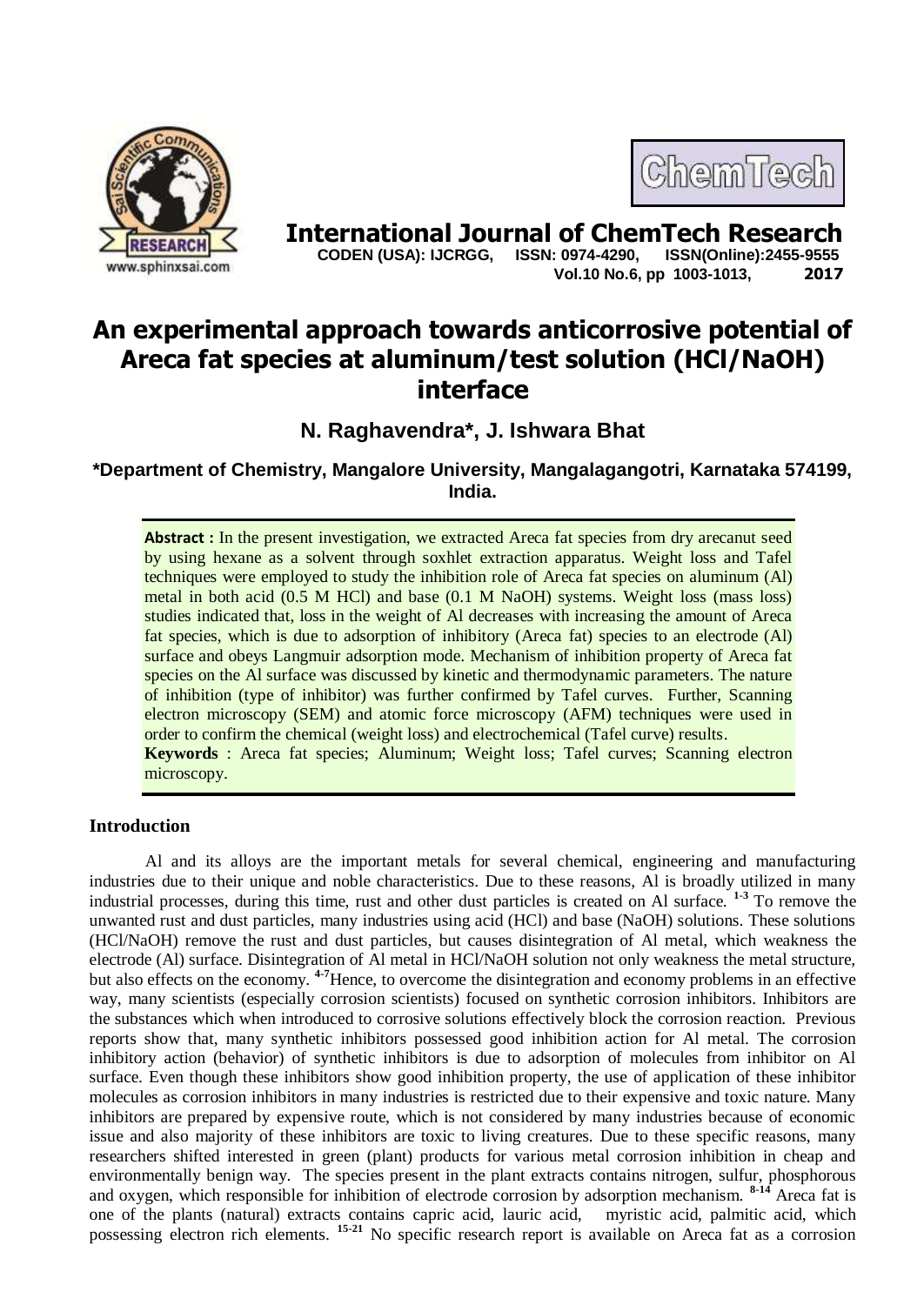inhibitor for Al in both 0.5 M HCl and 0.1 M NaOH environment. Therefore, in the present study, we extracted Areca fat species from arecanut seed. The corrosion study was carried out by weight loss (gravimetric) and Tafel plot (potentiodynamic polarization) methods. Surface examination was visualized by SEM and AFM techniques.

#### **Experimental part**

#### **Materials preparation**

The chemical composition of study Al metal (A-63400 type) was shown in Table 1. The surface of Al was cleaned by sand papers, washed with acetone and dried. 0.5 M HCl and 0.1 M NaOH solution was prepared by standard procedure.

| Table 1. Chemical composition of type Al specimen |  |                                    |  |  |  |  |  |  |  |
|---------------------------------------------------|--|------------------------------------|--|--|--|--|--|--|--|
|                                                   |  | Element Cu Mg Fe Si Zn Mn Tl Cr Al |  |  |  |  |  |  |  |

wt% 0.1 0.4-0.9 0.6 0.3-0.7 0.2 0.3 0.1 0.2 Remainder (96.9-97.8 %)

## **Preparation of inhibitor**

130 grams of finely grind arecanut seed (dried) powder was placed in the Soxhlet extraction chamber and extraction was carried out by hexane (380 ml) for effective five hours duration. 4 different concentrations (7.5 (g/L), 15 (g/L), 30 (g/L) and 45 (g/L) for corrosion inhibition examination were prepared by resulting solution (inhibitor).

#### **Weight loss technique**

Mass loss of Al metal without Areca fat species and with Areca fat species in aggressive 0.5 HCl/0.1 M NaOH) solution was monitored by gravimetric (weight loss) method. The test is performed with different immersion periods  $(1, 2, 3, 4, 5, 10, 10, 10, 10)$  and temperatures  $(303 \text{ K}, 308 \text{ K}, 313 \text{ K}, 318, 10, 10)$ K and 323 K) in order to examine the stability of the adsorption layer (formed from Areca fat species) and mechanism of Al corrosion inhibition. The test is repeated until constant value is obtained.

The Al corrosion rate in both 0.5 M HCl and 0.1 M NaOH environments was calculated by following relation, **22**

Corrosion rate 
$$
(v_{\text{corr}})
$$
 (mils penetration per year) =  $\frac{534W}{ATD}$ ,

where,  $T =$  contact time of Al metal in the test solution with and without Areca fat in hours,  $D =$  Al metal density in grams per cubic centimeter, A= Al surface area (in square inches), W= mass loss of Al in milligrams.

Corrosion inhibition efficiency of Areca fat species on Al surface was evaluated by following equation,

Corrosion inhibition efficiency 
$$
(\eta_w) (\%) = \frac{(W_1 - W_2)}{W_1}
$$
 × 100,

where,  $W_1$  and  $W_2$  are the loss of weight of Al in unprotected (without Areca fat species) and protected (with Areca fat species) system respectively.

#### **Potentiodynamic polarization (Tafel plot) studies**

Tafel plots are required to study the kinetics of the Al corrosion reaction. Tafel curves were obtained by submerging the 1 cm<sup>2</sup> of Al (working electrode) to 0.5 M HCl/0.1 M NaOH solution along with saturated standard calomel and platinum auxiliary cell in CHI660C workstation (applied potential and scan rate is  $\pm 200$ mV and 0.01 V/s.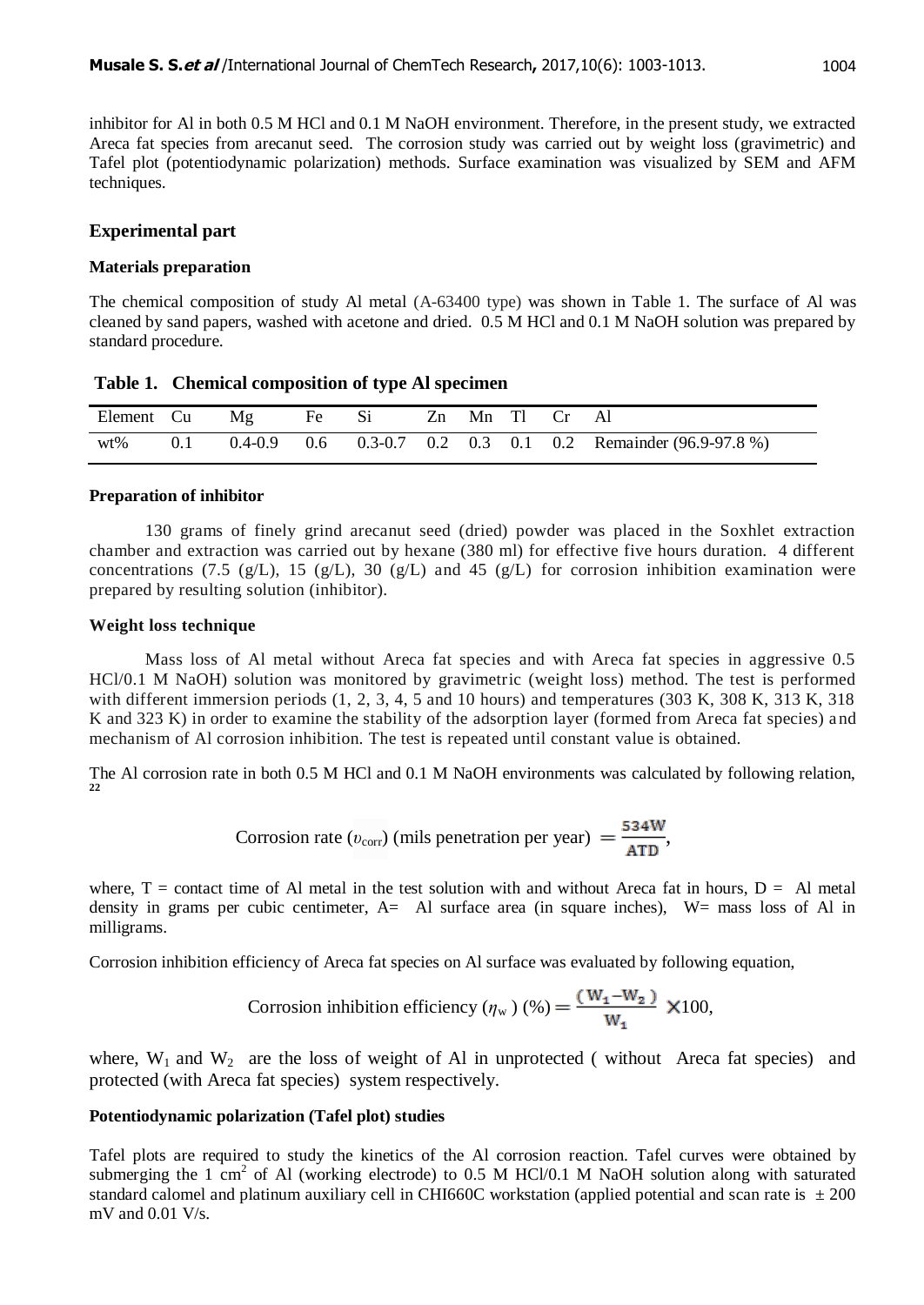The corrosion current density  $(i_{\text{corr}})$  (obtained from Tafel plot) was used to calculate the corrosion inhibition efficiency of Areca fat according to the following relation,

corrosion inhibition efficiency 
$$
(\eta_p = [1 - \frac{i_{corr}}{i_{corr}}] \times 100,
$$

where,  $i'_{corr}$  = value of corrosion current density in the presence of Areca fat species extract and  $i_{corr}$  = value of corrosion current density in the absence of Areca fat species.

#### **Surface study**

Surface studies were carried out by an SEM and AFM techniques for Al surface exposed to 0.5 M HCl/0.1 M NaOH solution without and with Areca fat species for an immersion period of 2 h.

#### **Results discussion**

#### **Gravimetric (mass loss) studies**

Corrosion inhibition capacity of Areca fat species on Al in both 100 ml of 0.5 M and 0.1 M NaOH solution with different solution temperature and time was examined by weight loss technique. The parameters obtained from this method are shown in Tables 2 and 3. These tables show that, the Al corrosion rate greatly decreases with the addition of different concentrations of Areca fat species to 0.5 HCl/0.1 M NaOH environments, while corrosion inhibition capacity of Areca fat species enhances with an increase in the concentration from 7.5  $(g/L)$ to 45 (g/L). This development is due to the presence of tenacious protective film generated by Areca fat species on Al surface. The increasing the Areca fat concentration leads to greater stability of the tenacious protective film for corrosion inhibition process. Hence, the Al corrosion rate is reduced with Areca fat species leads to increase in protection efficiency values. By increasing the solution temperature and contact time, the corrosion rate increases and protection efficiency decrease. This trend is due to the instability of protective Areca fat species film in such conditions. The stability of this film gradually decreases and undergoes degradation which left Al metal in unprotected state. Hence, Al corrosion rate increases, whereas corrosion inhibition capacity of Areca fat species decreases with a rise in both 0.5 M /0.1 M NaOH solution temperature (from 303 to 323 K) and contact time (from 1 to 10 hours).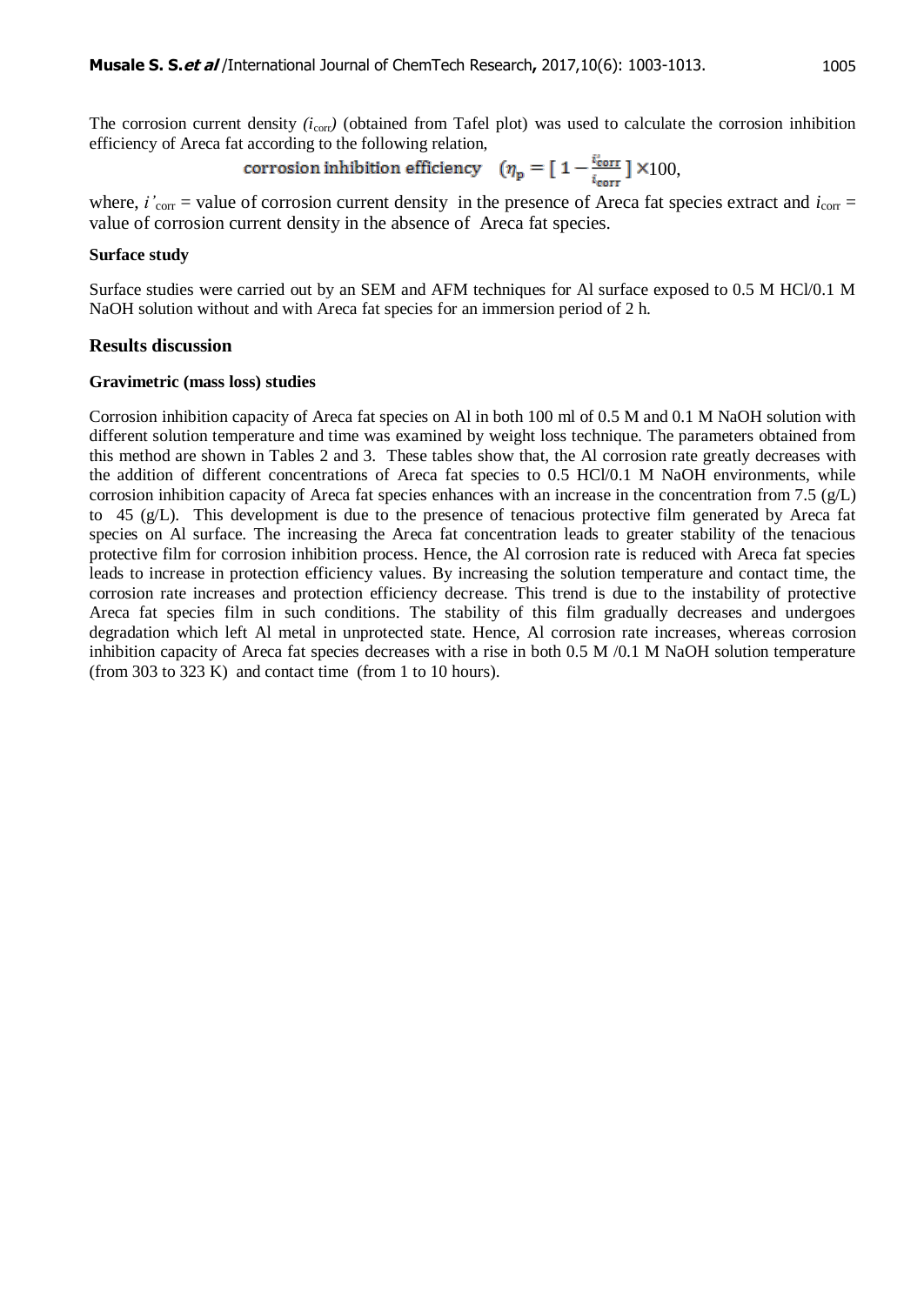| T              | C(g/L)       |                                            | Aluminum           |                                               |                    |  |
|----------------|--------------|--------------------------------------------|--------------------|-----------------------------------------------|--------------------|--|
|                |              | 0.5 M HCl                                  |                    | 0.1 M NaOH                                    |                    |  |
|                |              | $v_{\rm corr}$ ( $\times$ 10 <sup>-4</sup> | $\eta_{\rm w}$ (%) | $v_{\text{corr}}$ ( $\times$ 10 <sup>-4</sup> | $\eta_{\rm w}$ (%) |  |
|                |              | (mpy)                                      |                    | (mpy)                                         |                    |  |
| $\mathbf{1}$   | <b>Blank</b> | 8.699                                      |                    | 61.865                                        |                    |  |
|                | 7.5          | 2.416                                      | 77.222             | 19.333                                        | 68.750             |  |
|                | 15           | 2.416                                      | 72.222             | 16.916                                        | 72.656             |  |
|                | 30           | 1.933                                      | 77.777             | 12.083                                        | 80.468             |  |
|                | 45           | 1.449                                      | 83.333             | 7.249                                         | 88.468             |  |
| $\overline{2}$ | <b>Blank</b> | 11.116                                     |                    | 62.832                                        |                    |  |
|                | 7.5          | 3.866                                      | 65.217             | 20.541                                        | 67.307             |  |
|                | 15           | 3.624                                      | 67.391             | 18.849                                        | 70.000             |  |
|                | 30           | 2.658                                      | 76.086             | 12.566                                        | 80.000             |  |
|                | 45           | 1.933                                      | 82.608             | 7.249                                         | 88.461             |  |
| 3              | <b>Blank</b> | 16.110                                     |                    | 64.443                                        |                    |  |
|                | 7.5          | 5.638                                      | 65.000             | 22.555                                        | 65.000             |  |
|                | 15           | 5.638                                      | 65.000             | 19.333                                        | 70.000             |  |
|                | 30           | 4.349                                      | 73.000             | 13.049                                        | 79.750             |  |
|                | 45           | 3.222                                      | 80.000             | 8.055                                         | 87.500             |  |
| $\overline{4}$ | <b>Blank</b> | 18.124                                     |                    | 78.540                                        |                    |  |
|                | 7.5          | 6.404                                      | 64.666             | 27.791                                        | 64.615             |  |
|                | 15           | 6.404                                      | 64.666             | 25.374                                        | 67.692             |  |
|                | 30           | 4.954                                      | 72.666             | 18.124                                        | 76.923             |  |
|                | 45           | 3.745                                      | 79.333             | 12.083                                        | 84.615             |  |
| 5              | <b>Blank</b> | 24.166                                     |                    | 82.165                                        |                    |  |
|                | 7.5          | 8.699                                      | 64.000             | 30.932                                        | 62.352             |  |
|                | 15           | 8.699                                      | 64.000             | 28.032                                        | 65.882             |  |
|                | 30           | 6.863                                      | 71.600             | 20.299                                        | 75.294             |  |
|                | 45           | 4.929                                      | 79.600             | 14.499                                        | 82.352             |  |
| 10             | <b>Blank</b> | 42.291                                     |                    | 86.998                                        |                    |  |
|                | 7.5          | 16.916                                     | 60.000             | 36.249                                        | 58.333             |  |
|                | 15           | 15.949                                     | 62.285             | 33.349                                        | 61.666             |  |
|                | 30           | 12.566                                     | 70.285             | 31.416                                        | 63.888             |  |
|                | 45           | 9.666                                      | 77.142             | 25.616                                        | 70.555             |  |
|                |              |                                            |                    |                                               |                    |  |

Table 2. Corrosion parameters for Al in 0.5 M HCl/0.1 M NaOH solution obtained from weight loss (gravimetric) technique at 303 K.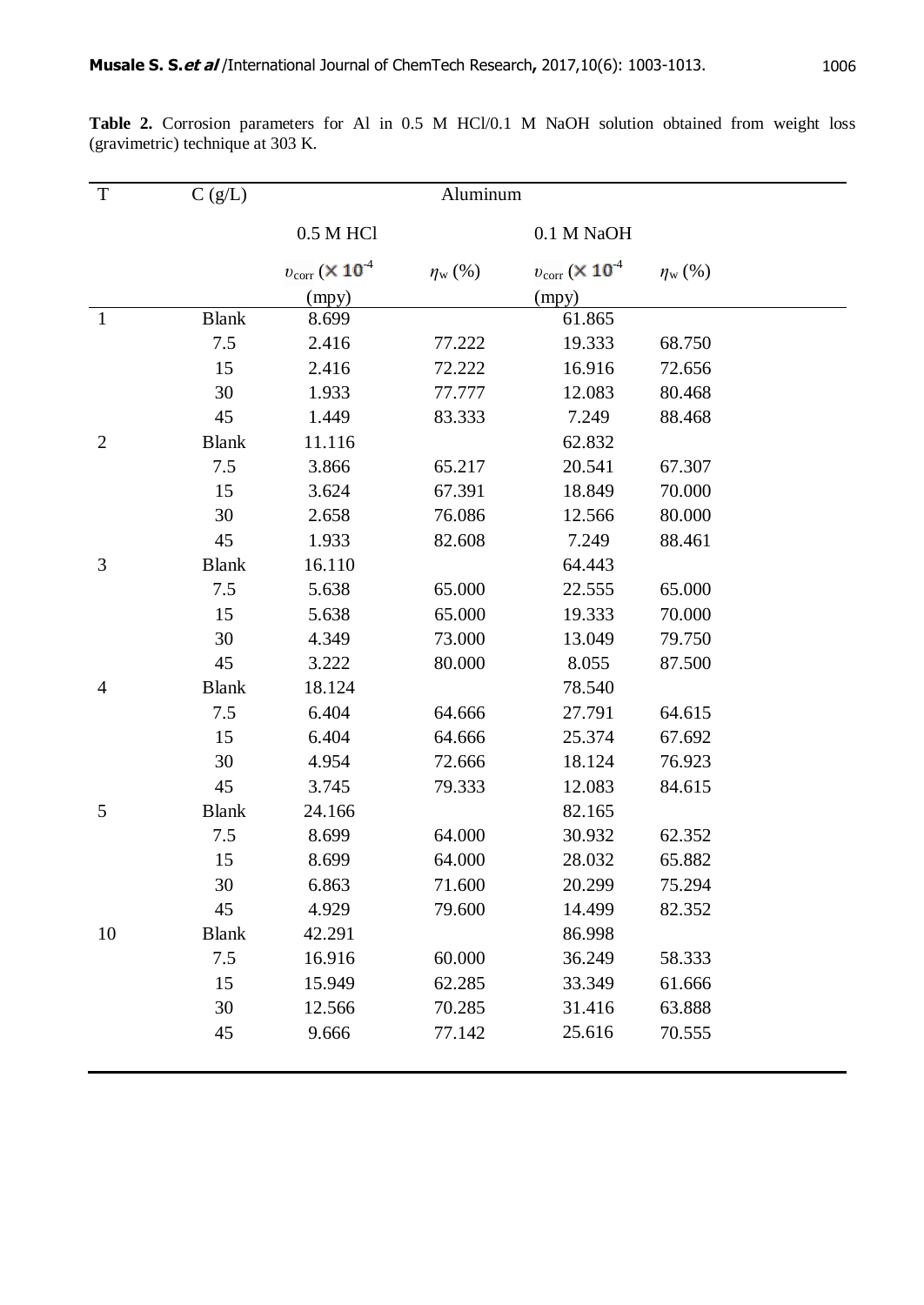| T(K) | C(g/L) | Inhibition efficiency in percentage |            |  |  |  |
|------|--------|-------------------------------------|------------|--|--|--|
|      |        | Aluminum                            |            |  |  |  |
|      |        | 0.5 M HCl                           | 0.1 M NaOH |  |  |  |
| 303  | 7.5    | 77.222                              | 68.750     |  |  |  |
|      | 15     | 72.222                              | 72.656     |  |  |  |
|      | 30     | 77.777                              | 80.468     |  |  |  |
|      | 45     | 83.333                              | 88.468     |  |  |  |
| 308  | 7.5    | 70.000                              | 66.666     |  |  |  |
|      | 15     | 70.000                              | 66.666     |  |  |  |
|      | 30     | 75.000                              | 76.666     |  |  |  |
|      | 45     | 80.000                              | 86.666     |  |  |  |
| 313  | 7.5    | 68.181                              | 63.888     |  |  |  |
|      | 15     | 68.181                              | 63.888     |  |  |  |
|      | 30     | 72.727                              | 75.000     |  |  |  |
|      | 45     | 77.272                              | 83.333     |  |  |  |
| 318  | 7.5    | 68.000                              | 63.636     |  |  |  |
|      | 15     | 68.000                              | 63.636     |  |  |  |
|      | 30     | 72.000                              | 72.727     |  |  |  |
|      | 45     | 76.000                              | 81.818     |  |  |  |
| 323  | 7.5    | 66.666                              | 60.606     |  |  |  |
|      | 15     | 66.666                              | 63.636     |  |  |  |
|      | 30     | 70.370                              | 69.696     |  |  |  |
|      | 45     | 74.074                              | 80.303     |  |  |  |
|      |        |                                     |            |  |  |  |

**Table 3.** Effect of test solution (0.5 M HCl/0.1 M NaOH) temperature on protection (corrosion inhibition) efficiency

#### **Activation parameters**

Activation energy (Ea) (from Arrhenius plot Fig. 1 (a,b)<sup>23</sup>, the entropy of activation ( $\Delta S^*$ ) and enthalpy of activation (∆H\*) (from the transition state plot, Fig. 2 (a,b) **<sup>24</sup>** values were investigated in order to study the nature of the Al dissolution process in 0.5 M HCl/0.1 M NaOH. These results are placed in the Table 4**.** In all studied cases, a Ea value in protected conditions (with Areca fat species) is generally higher compared to bare (0.5 M HCl/0.1 M NaOH) solution, indicates the high energy is needed for the dissolution of the Al metal in the protected system (with Areca fat species). The obtained ∆H\* and ∆S\* values clearly indicates the endothermic and difficulty of the Al dissolution process in both environments.



**Fig. 1 (a,b).** Arrhenius plots, a) Al in 0.5 M HCl (without and with inhibitor), b) Al in 0.1 M NaOH solution (without and with inhibitor)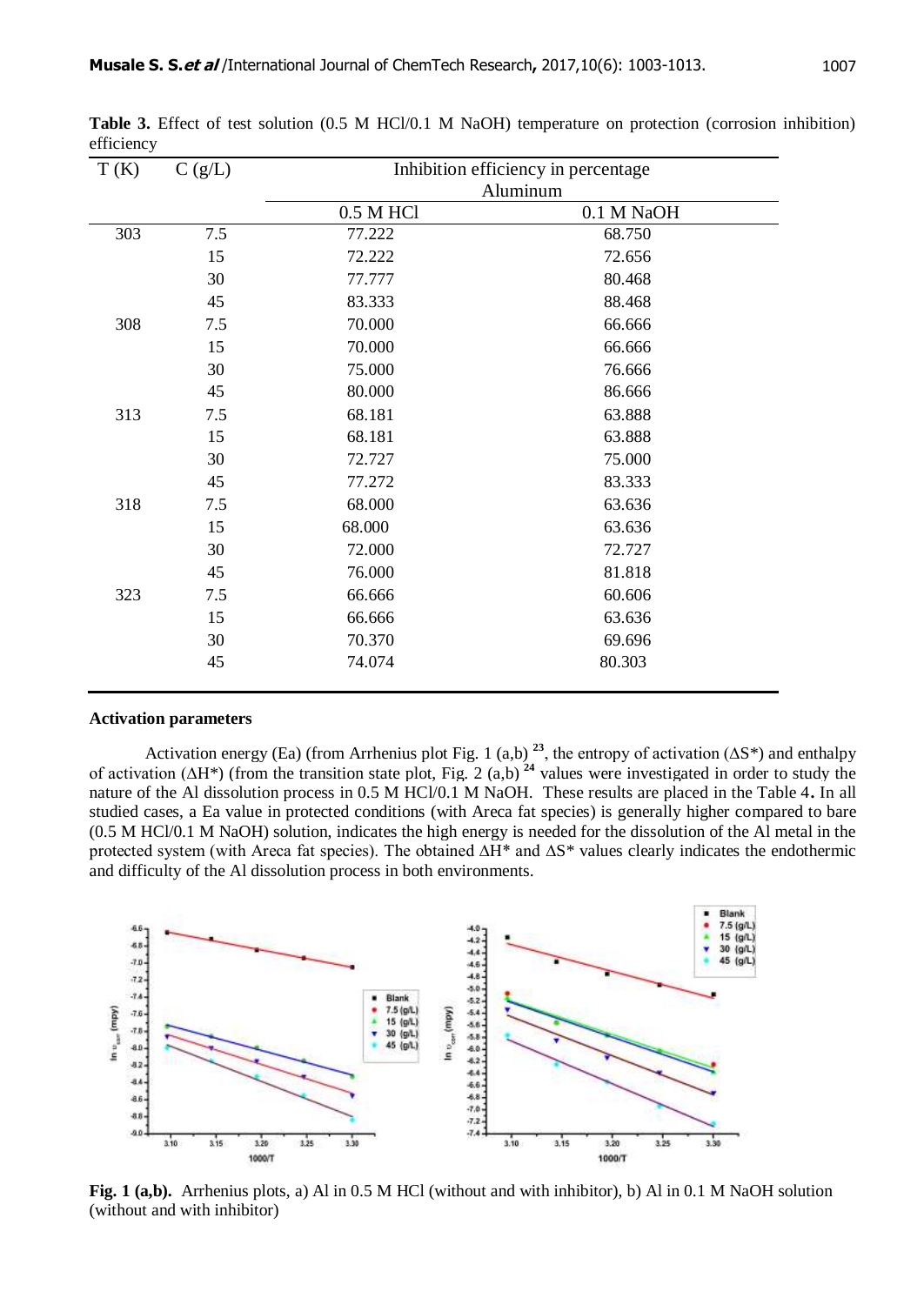

**Fig. 2 (a,b)**. Transition state plots, , a) Al in 0.5 M HCl (without and with inhibitor), b) Al in 0.1 M NaOH solution (without and with inhibitor)



**Fig. 3.** Langmuir adsorption isotherm , a) Al in 0.5 M HCl (without and with inhibitor), b) Al in 0.1 M NaOH solution (without and with inhibitor)

| Electrode | Medium      | $C(g L^{-1})$ | $Ea^*$ (kJ mol <sup>-1</sup> ) | $\Delta H^*$ (kJ mol <sup>-1</sup> ) | $\Delta S^*$ (J mol <sup>-1</sup> K <sup>-1</sup> ) |
|-----------|-------------|---------------|--------------------------------|--------------------------------------|-----------------------------------------------------|
| Aluminum  | $0.5$ M HCl | <b>Blank</b>  | 16.830                         | 14.230                               | $-313.901$                                          |
|           |             | 7.5           | 23.846                         | 21.246                               | $-301.232$                                          |
|           |             | 15            | 23.846                         | 21.246                               | $-301.232$                                          |
|           |             | 30            | 28.084                         | 25.483                               | $-289.036$                                          |
|           |             | 45            | 34.248                         | 31.648                               | $-270.960$                                          |
|           | 0.1M        | <b>Blank</b>  | 36.917                         | 34.316                               | $-231.808$                                          |
|           | <b>NaOH</b> | 7.5           | 45.880                         | 43.280                               | $-211.843$                                          |
|           |             | 15            | 47.732                         | 45.131                               | $-206.279$                                          |
|           |             | 30            | 53.782                         | 51.181                               | $-189.486$                                          |
|           |             | 45            | 58.921                         | 56.321                               | $-176.902$                                          |

 **Table 4.** Activation parameters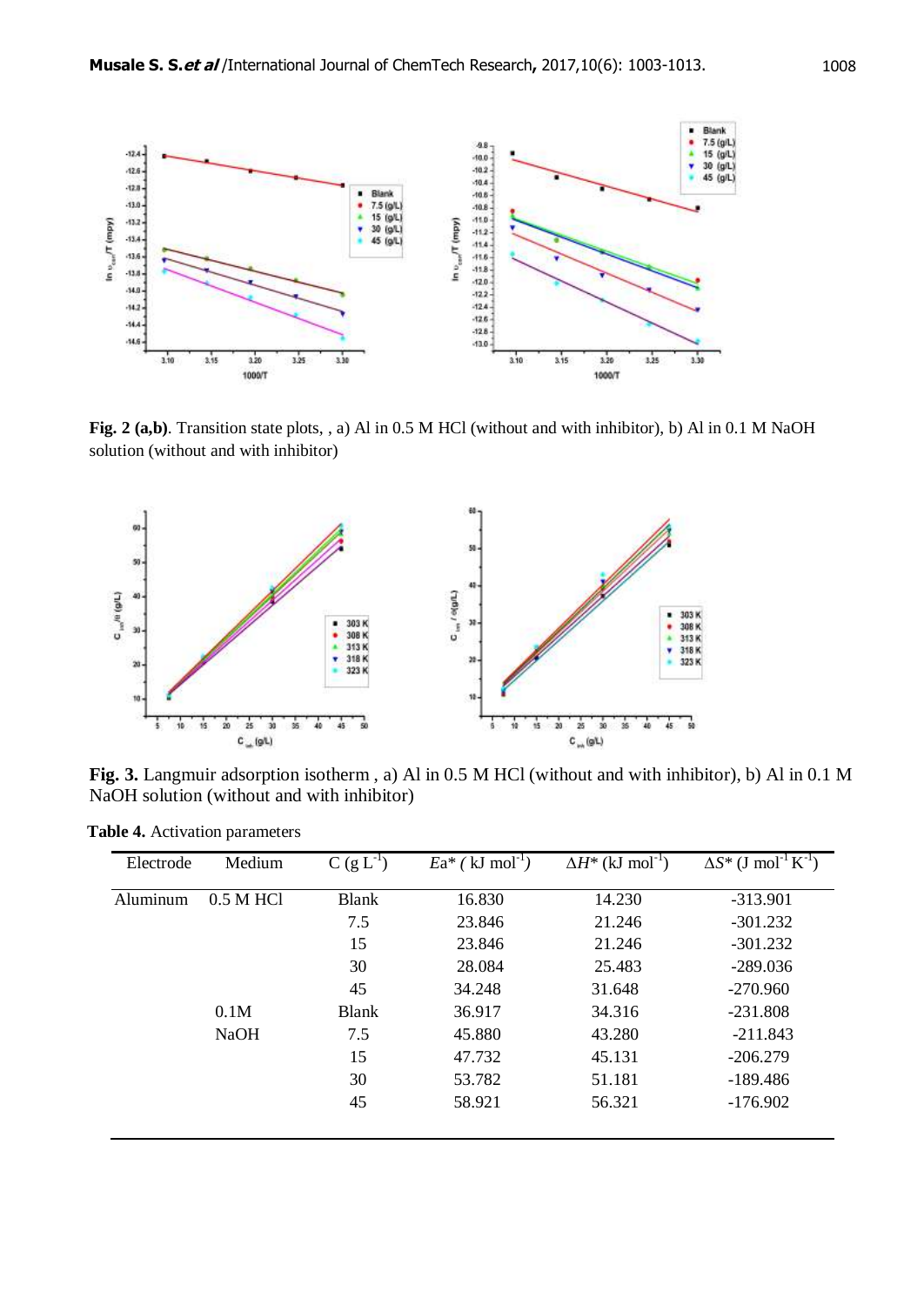| Electrode | Medium           | Temperature (K) | $K_{\text{ads}}$ (L $g^{-1}$ | $\Delta G^{\circ}$ <sub>ads</sub> (kJ mol <sup>-1</sup> ) |
|-----------|------------------|-----------------|------------------------------|-----------------------------------------------------------|
| Aluminum  | 0.5 <sub>M</sub> | 303             | 370.111                      | $-32.305$                                                 |
|           | HC <sub>1</sub>  | 308             | 381.965                      | $-32.918$                                                 |
|           |                  | 313             | 395.153                      | $-33.541$                                                 |
|           |                  | 318             | 440.200                      | $-34.363$                                                 |
|           |                  | 323             | 454.167                      | $-34.987$                                                 |
|           | 0.1 <sub>M</sub> | 303             | 250.036                      | $-31.316$                                                 |
|           | <b>NaOH</b>      | 308             | 198.141                      | $-31.237$                                                 |
|           |                  | 313             | 190.109                      | $-31.637$                                                 |
|           |                  | 318             | 196.315                      | $-32.227$                                                 |
|           |                  | 323             | 188.114                      | $-32.619$                                                 |

 **Table 5.** Thermodynamic parameters

The Areca fat species block the Al corrosion reaction by adsorption mechanism. In the present case, in both cases (Al in 0.5 M HCl environment without and with Areca fat and Al in 0.1 M NaOH solution without and with Areca fat) the adsorption of Areca fat species on the Al surface obeys Langmuir isotherm model (Fig. 3 (a,b)**.** All calculated parameters from the Langmuir isotherm plot are shown in Table 5.

The equilibrium constant for the adsorption process  $(K_{ads})$  value is increased with 0.5 M HCl solution temperature is an indication of a formation of strong and effective adsorption layer on Al surface, whereas, in the case of Al in 0.1 M NaOH solution, the value  $K_{ads}$  decreases with increasing the 0.1 M NaOH solution temperature, which shows the thermal agitation of protective Areca fat species film on Al surface. The obtained free energy of adsorption ( $\Delta G^{\circ}$ <sub>ads</sub>) values in both systems (Al in 0.5 M HCl and Al in 0.1 M NaOH solution) is in negative mode, which greatly supports the spontaneous adsorption process. In this study, The free energy of adsorption (∆G<sup>o</sup><sub>ads</sub>) values are between the literature values, <sup>25</sup> which certify the applicability of both physical and chemical (comprehensive) adsorption process.

#### **Potentiodynamic polarization technique (Tafel plot)**

Fig. 4 (a-b) clearly represents the Tafel curves for Al metal immersed in 0.5 M HCl (without and with Areca fat) and 0.1 M NaOH solution (without and with Areca fat) respectively. Numerous parameters obtained from this plot are placed in the Table 6. This table shows that, the introduction of Areca fat species to 0.5 M HCl.0.1 M NaOH solution lowers the corrosion current density values, which is an indication of protection of Al metal. The protection of Al metal in 0.5 M HCl/0.1 M NaOH solution is increasing with plant extract concentration. Areca fat species covers the Al surface and blocks the attack of 0.5 M HCl/0.1 M NaOH solution on the surface the Al. The obtained corrosion potential ( $E_{corr}$ ) [55 mv for Al in 0.5 M HCl system and 48 mv for Al in 0.1 M NaOH system) and cathodic Tafel slope (βc) and anodic Tafel slope (βa) values did not move toward any direction is an indication of mixed Al corrosion inhibition property of Areca fat species, which means that, Areca fat species inhibit the both anodic and cathodic reactions on Al surface. **26, 27**



**Fig. 4.** Tafel plots, a) Al in 0.5 M HCl (without and with inhibitor), b) Al in 0.1 M NaOH solution (without and with inhibitor)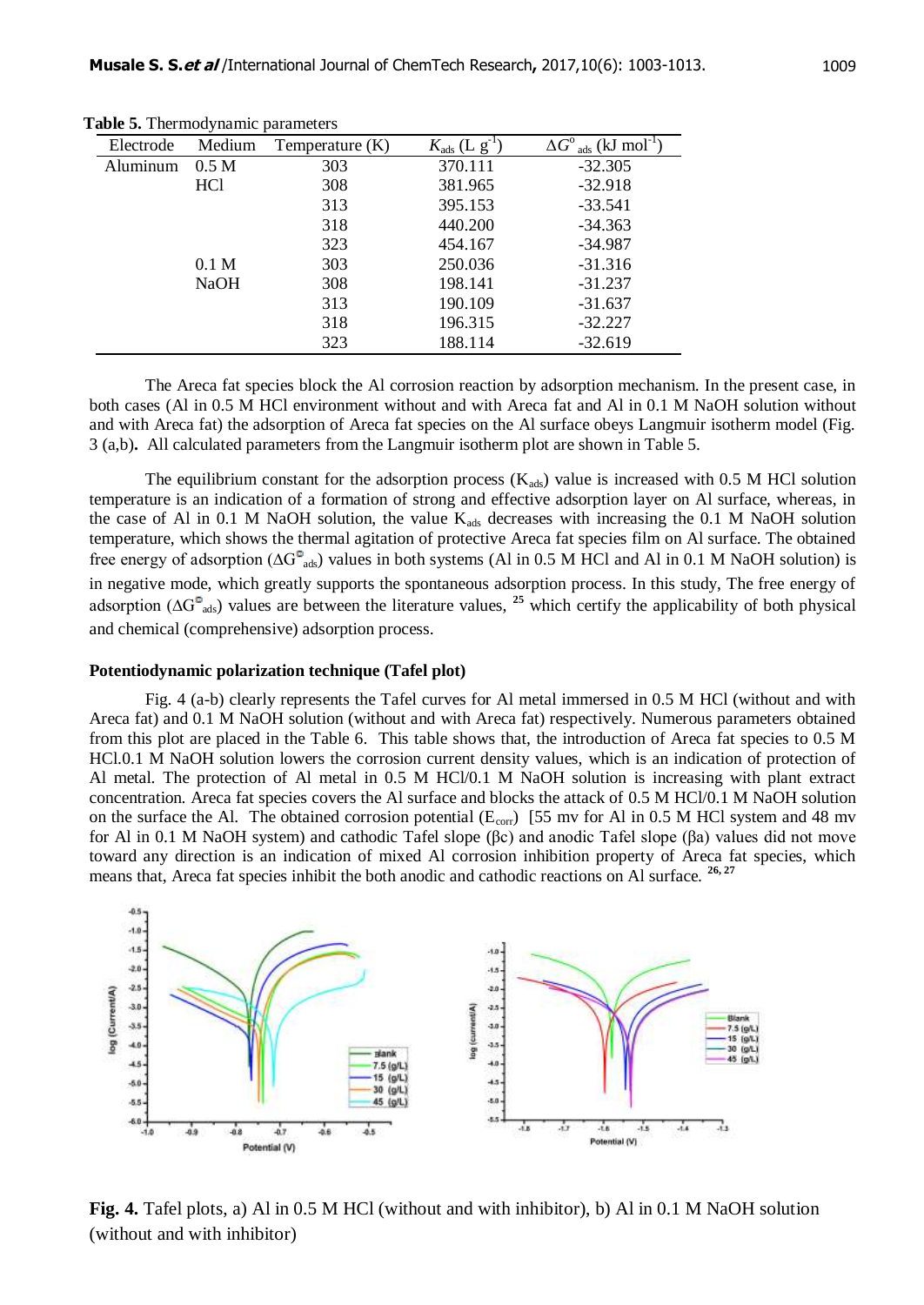| Electrode | Medium      | Concentration | $E_{\rm corr}$ | $i_{\rm corr} \times 10^{-3}$ | $\beta c$              | $\beta$ a (V dec | $\eta_{\rm p}$ |
|-----------|-------------|---------------|----------------|-------------------------------|------------------------|------------------|----------------|
|           |             | $(g L^{-1})$  | (mV)           | (A)                           | $(V \text{ dec}^{-1})$ |                  |                |
| Aluminum  | 0.5 M HCl   | <b>Blank</b>  | $-770$         | 8.916                         | 6.679                  | 6.031            |                |
|           |             | 7.5           | -739           | 1.800                         | 5.624                  | 5.843            | 79.81          |
|           |             | 15            | $-765$         | 1.520                         | 5.496                  | 6.353            | 82.95          |
|           |             | 30            | -748           | 1.471                         | 5.693                  | 6.017            | 83.50          |
|           |             | 45            | $-715$         | 1.116                         | 3.971                  | 4.813            | 87.48          |
|           | 0.1M        | <b>Blank</b>  | $-1579$        | 17.000                        | 5.307                  | 4.364            |                |
|           | <b>NaOH</b> | 7.5           | $-1597$        | 4.022                         | 5.031                  | 4.760            | 76.341         |
|           |             | 15            | $-1545$        | 3.324                         | 5.123                  | 4.760            | 80.447         |
|           |             | 30            | $-1533$        | 2.304                         | 5.092                  | 4.804            | 86.447         |
|           |             | 45            | $-1531$        | 2.246                         | 5.035                  | 4.841            | 86.788         |

**Table 6.** Potentiodynamic polarization (Tafel plot parameters) parameters

#### **Scanning electron microscopy technique**

Fig. 5 (a, b) shows the SEM topography for Al in 0.5 M HCl and Al in 0.1 M NaOH solution (without and with Areca fat) respectively. Al surface exposed to corrosive solutions (0.5 M HCl/0.1 M NaOH solution) is greatly damaged, as a result large number of scratches appeared on Al surface. But, in another case (Al metal with Areca fat species), improvement in the Al surface morphology was observed, which is due to corrosion inhibition action of Areca fat on the Al surface in both 0.5 M HCl/0.1 M NaOH mediums. Therefore, majority scratches on Al surfcae are filled up and become smooth.

#### Without inhibitor **With inhibitor**



**Fig. 5 a.** (Al in 0.5 M HCl solution)

Without inhibitor **With inhibitor** 





Fig. 5 b. (Al in 0.1 M NaOH solution) **Fig. 5 (a, b)**. SEM images of Al specimen

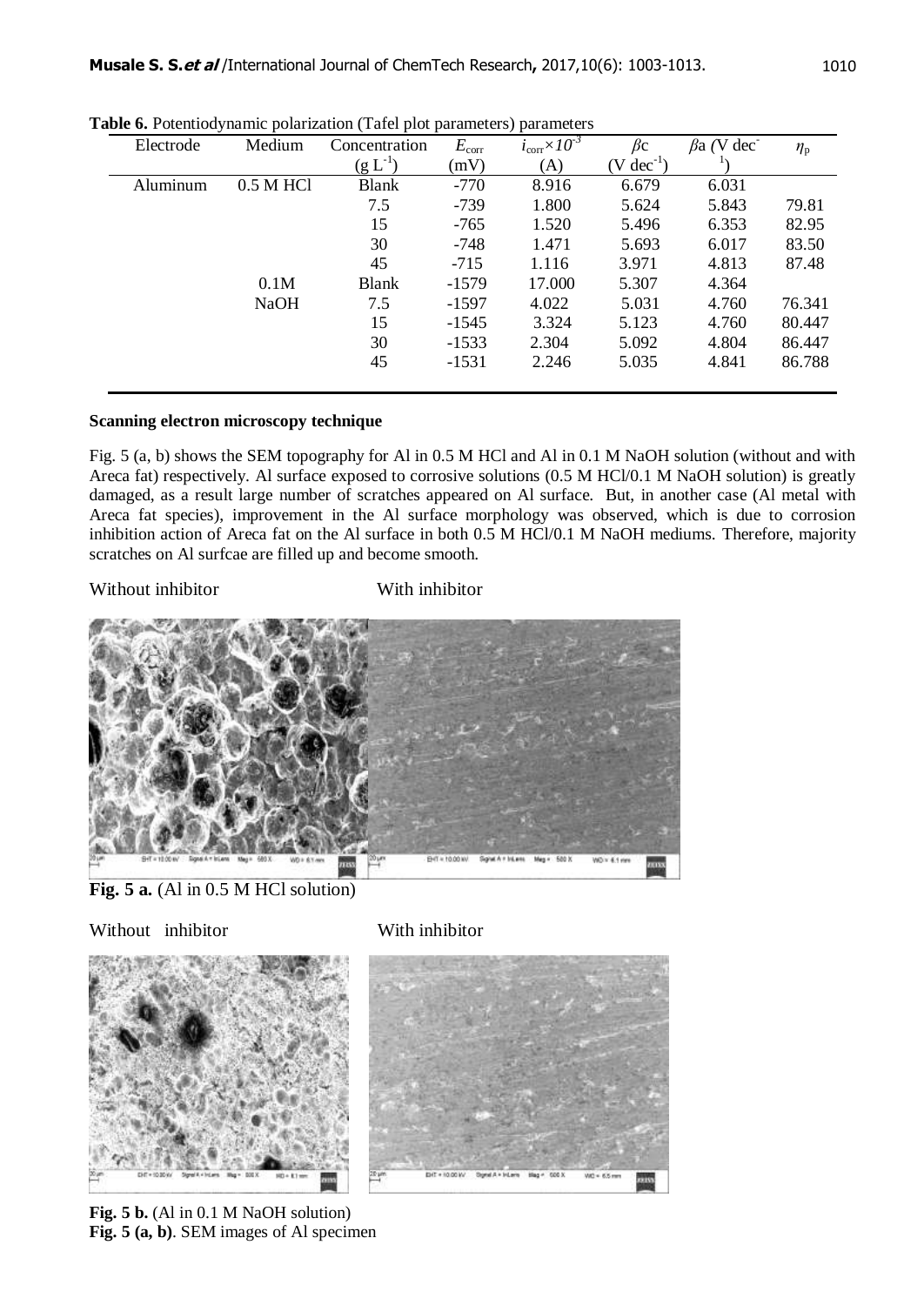#### **Atomic force microscopy technique**

Closer look at Fig. 6 a, b reveals that, Al surface in 0.5 M HCl /0.1 M NaOH solution was highly damaged with huge number of deep voids owing to the aggressive nature of the HCl/NaOH solution on the surface of the Al and average roughness (Sa) value was equal to 137.94 nm (for Al in 0.5 M HCl system) and134. 9 nm (for Al in 0.1 M NaOH solution) [Table 7], with the introduction of Areca fat, notable upgraded surface morphology of Al was observed and average roughness were equal to 96.061 nm (Al in 0.5 M HCl plus Areca fat) and 56.586 nm (Al in 0.1 M NaOH plus Areca fat) [Table 7], indicating of a lessening in the Al corrosion rate. The reduction in the roughness value is an indication of adsorbed protective film over the surface of the electrode and which fully supports the results of SEM studies.

#### **Without inhibitor With inhibitor**



**Fig. 6 a.** (Al in 0.5 M HCl solution)

#### **Without inhibitor With inhibitor**









Fig. 6 b. (Al in 0.1 M NaOH solution) **Fig. 6 (a,b)** AFM images of Al specimen

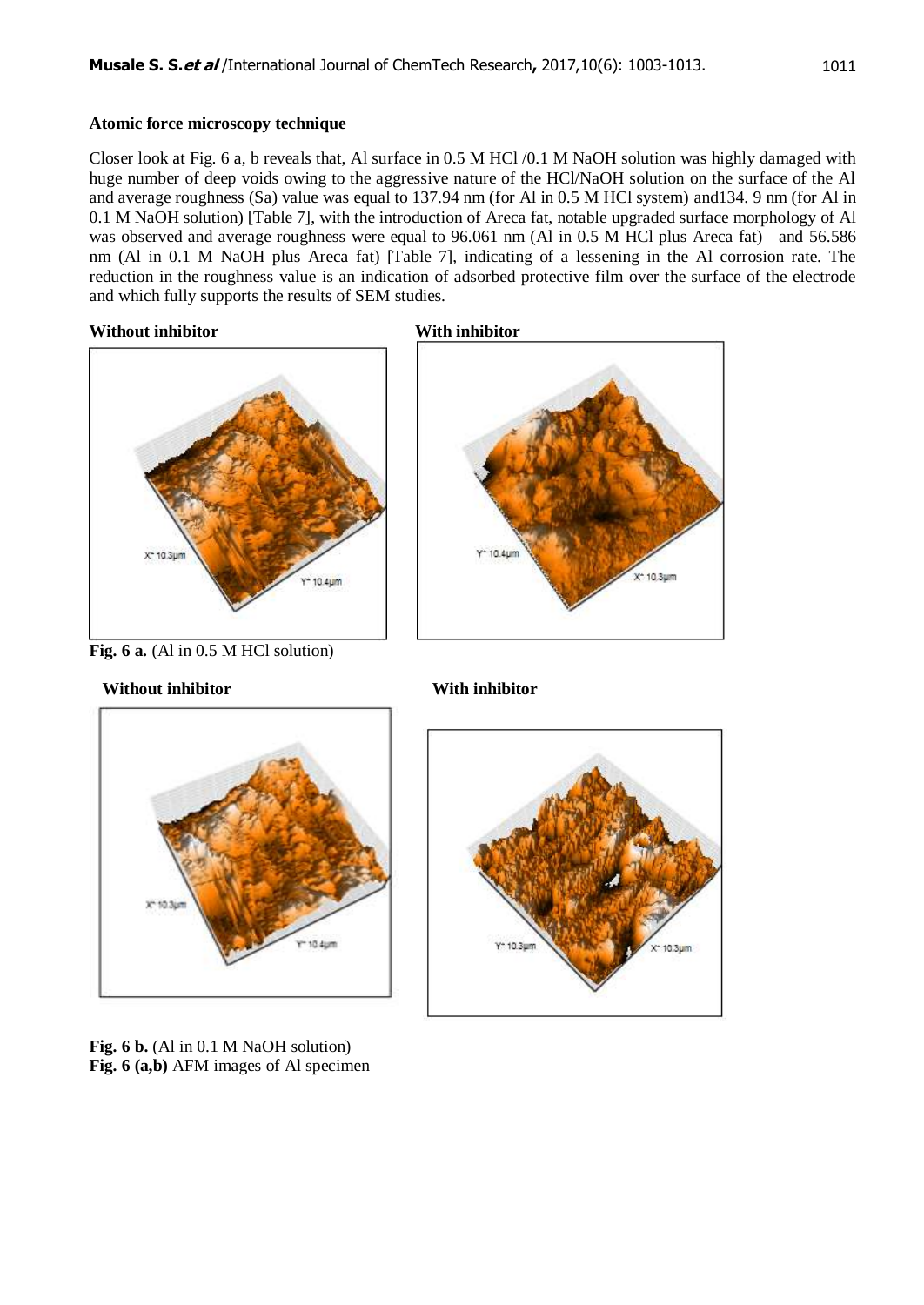| $\frac{1}{2}$                  |                              |  |
|--------------------------------|------------------------------|--|
| System                         | Average roughness (Sa) value |  |
| $Al+0.5$ M HCl                 | 137.94 nm                    |  |
| Al in 0.5 M HCl plus Areca fat | 96.061 nm                    |  |
| $Al+0.1$ M NaOH                | 134.9 nm                     |  |
| Al+0.1 M NaOH plus Areca fat   | 56.586 nm                    |  |
|                                |                              |  |

#### **Table 7.** AFM parameters

#### **Conclusion**

Present investigation clearly shows the corrosion inhibition capacity of Areca fat species on the Al surface in both 0.5 M HCl and 0.1 M NaOH environments. Weight loss studies showed the inhibition action of Areca fat species through adsorption mode, which follows the Langmuir isotherm model. Mixed nature (type) of Areca fat for Al corrosion inhibition was confirmed by Tafel plots. Surface analysis by SEM and AFM techniques also validates the weight loss and Tafel study results.

#### **Acknowledgment**

The authors are greatly thankful to Dr. B. E Kumaraswamy, Kuvempu University, for his support for potentiodynamic polarization study.

#### **Conflicts of Interest**

The authors declare no conflict of interest.

#### **References**

- 1. Rosliza R, Wan Nik WB, Senin HB. The effect of inhibitor on the corrosion of aluminum alloys in acidic solutions, Mater Chem Phys**.,** 2008, 107; 281-288.
- 2. Hill JA, Markley T, Forsyth M, Howlett PC, Hinton BRW. Corrosion inhibition of 7000 series aluminium alloys with cerium diphenyl phosphate, J Alloys Compd., 2011, 509; 1683-1690.
- 3. Mohamed K. Awad. Quantum chemical studies and molecular modeling of the effect of polyethylene glycol as corrosion inhibitors of an aluminum surface, Can J Chem., 2013, 91; 283-291.
- 4. Oguzie EE, Corrosion inhibition of aluminium in acidic and alkaline media by *Sansevieria trifasciata* extract, Corros Sci., 2007, 49; 1527–1539.
- 5. Ambrish Singh, Ishtiaque Ahamad, Mumtaz A. Quraishi. *Piper longum* extract as green corrosion inhibitor for aluminium in NaOH solution, Ara J Chem., 2016, 9; 1584–1589.
- 6. Chandrabhan Verma, Singh P, Bahadur I, Ebenso EE, Quraishi MA. [Electrochemical, thermodynamic,](http://www.sciencedirect.com/science/article/pii/S0167732215301768)  [surface and theoretical investigation of 2-aminobenzene-1,3-dicarbonitriles as green corrosion inhibitor](http://www.sciencedirect.com/science/article/pii/S0167732215301768)  [for aluminum in 0.5 M NaOH.](http://www.sciencedirect.com/science/article/pii/S0167732215301768) J Mol Liq., 2015, 209; 767-778.
- 7. Olusegun K. Abiola, Otaigbe JOE, Kio OJ. *Gossipium hirsutum* L. extracts as green corrosion inhibitor for aluminum in NaOH solution, Corros Sci., 2009, 51; 1879-1881.
- 8. Kern P, Landolt D. Adsorption of organic corrosion inhibitors on iron in the active and passive state. A replacement reaction between inhibitor and water studied with the rotating quartz crystal microbalance, Electrochim. Acta., 2001, 47; 589-598.
- 9. Husnu Gerengi. Anticorrosive properties of aate palm (*Phoenix dactylifera* L.) fruit juice on 7075 type aluminum alloy in 3.5% NaCl solution, Ind Eng Chem Res., 2012, 51; 12835-12843.
- 10. Wang HL, Liu RB, Xin J. [Inhibiting effects of some mercapto-triazole derivatives on the corrosion of](http://www.sciencedirect.com/science/article/pii/S0010938X04000484)  [mild steel in 1.0 M HCl medium,](http://www.sciencedirect.com/science/article/pii/S0010938X04000484) 2004, Corros. Sci., 2004, 46; 2455-2466.
- 11. [Fouda](http://link.springer.com/search?facet-creator=%22A.+S.+Fouda%22) AS, [Mohamed](http://link.springer.com/search?facet-creator=%22F.+Sh.+Mohamed%22) F.Sh, [El-Sherbeni](http://link.springer.com/search?facet-creator=%22M.+W.+El-Sherbeni%22) MW. Corrosion inhibition of aluminum–silicon alloy in hydrochloric acid solutions using carbamidic thioanhydride derivatives, J Bio Tribo Corros., 2016, 2; 11.
- 12. El-Etre AY. [Inhibition of aluminum corrosion using](http://www.sciencedirect.com/science/article/pii/S0010938X03000660) *Opuntia* extract, Corros Sci., 2003, 45; 2485-2495.
- 13. Paul S, Koley I. Corrosion inhibition of carbon steel in acidic environment by papaya seed as green